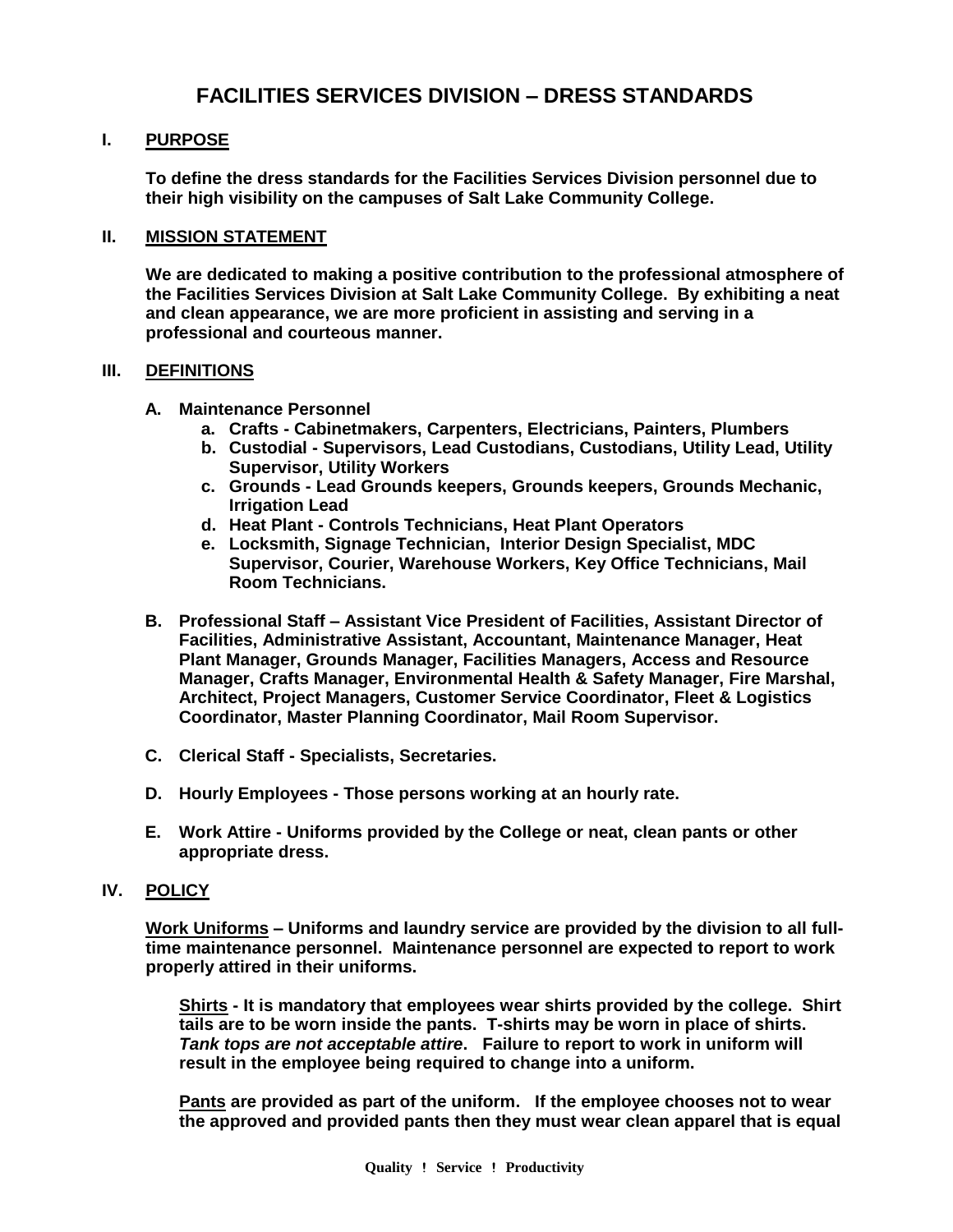**to or better than the pants provided.** 

**Uniforms are to be identical in all cases, same style, color, lettering, logo, and will include the Facilities logo or the SLCC logo. Exceptions to work uniform requirements will be at special events where employees are requested to attend, wearing other appropriate clothing, which has been approved by both the department manager/supervisor and the Assistant Vice President of Facilities. The Custodial Maintenance Manager is the liaison between the employee, division, uniform committee, college, and the vendor.** 

**Summer Dress – Refer to the policy on the Facilities web site.** 

**SLCC Dress Code – Refer to the Human Resource website.** 

**Identification Cards - Each employee shall be issued a lanyard, clip and identification card which must be worn and visible during their work shift.** 

**Hats – Hats are provided as part of the uniform and are optional. Two will be provided each year for those who wear them. These hats are provided to coordinate with the uniform.** 

**Footwear - Footwear is to be provided by the individual employee. Footwear shall be in good condition.** 

**Weather Gear - Maintenance personnel will be provided with coveralls and inclement weather gear in specific circumstances. Contact your supervisor for assistance.**

**Personal Appearance - All employees are expected to look presentable, have proper hygiene (i.e. not exhibiting offensive nor noxious odors), and grooming standards. Hair must be neat, clean, and combed. Hair length will in no case interfere with work assignments or create a hazard. Employees shall be clean shaven or have mustaches and/or beards neatly trimmed. The image of the division is reflected by its employees.**

**Professional and Clerical Staff - Professional and clerical staff are expected to maintain a professional image in dress attire. Personnel are expected to wear clean shirts and pants during the regular work day. Proper work attire may be worn when physically participating in maintenance activities. In all cases, when working or cleaning in the industrial environment, exceptions to these standards may be approved by the immediate supervisor.**

**Standards for Safety: Rotating equipment will dictate the use of safety glasses for those operating or working in the near vicinity. Work boots or shoes shall be worn around all power equipment which is operated in the vicinity of the feet. Dangling earrings are not acceptable in the mechanical environment. Long hair will be neat and tied back.**

**Hourly Personnel - Hourly personnel are not provided with uniforms but are expected to wear clean clothes which reflect the image of the Facilities Division and comply with the Division's dress standards. Shirts - Hourly personnel shall wear either short or long sleeved shirts depending upon the work environment.** *Sleeveless shirts and* **t***ank tops are not acceptable attire***. Clothing shall be free from exhibitions of suggestive, lewd, or other unacceptable symbolic portrayals or wording. Pants shall be ankle length, or shorts may be worn when appropriate, if they are not in conflict**